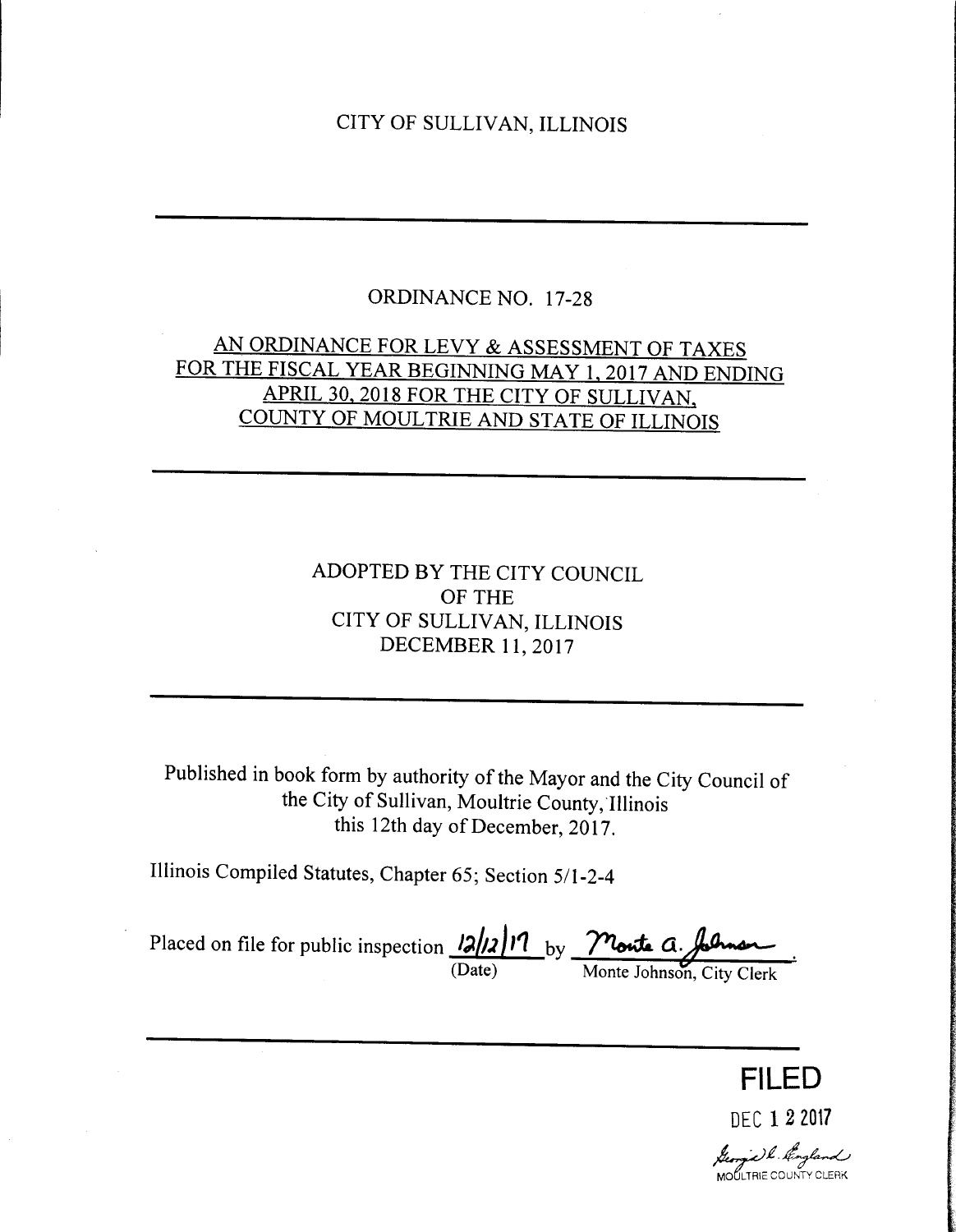#### ORDINANCE NO. 17-28

### AN ORDINANCE FOR THE LEVY AND ASSESSMENT OF TAXES FOR THE FISCAL YEAR BEGINNING MAY 1, 2017 AND ENDING APRIL 30, 2018 FOR THE CITY OF SULLIVAN, COUNTY OF MOULTRIE AND STATE OF ILLINOIS.

### BE IT ORDAINED BY THE COUNCIL OF THE CITY OF SULLIVAN, MOULTRIE COUNTY, ILLINOIS, THAT:

Section 1: That the total amount of appropriations for all corporate purposes legally made to be collected from the Tax Levy and other sources for the current year was heretofore ascertained to be the sum of TWENTY EIGHT MILLION SEVEN HUNDRED THIRTEEN THOUSAND FIVE HUNDRED DOLLARS AND NO CENTS 28, 713, 500. 00), as evidenced by the Annual Appropriation Ordinance of the City of Sullivan for the year 2017-2018 passed by the Mayor and City Council of said City at the legally convened meeting of July 24, 2017.

Section 2: The amount of SEVEN HUNDRED FIFTY SEVEN THOUSAND SEVEN HUNDRED NINETY FOUR DOLLARS AND NO CENTS (757,794.00) is hereby levied upon all the taxable property in the City of Sullivan subject to taxation for the current fiscal year. The specific amounts as levied for the various funds heretofore named being included herein by being placed in separate columns under the heading "Amount to Be Raised by Tax Levy", which appears over the same. The tax so levied being the current fiscal year of said City and for the said appropriation to be collected from said tax levy, the total of which has been ascertained as aforesaid, and being as follows:

| <b>Description</b>                                                                                                                         |    | Total<br><b>Appropriation</b> |    | <b>Estimated Receipts</b><br>from Sources other<br>than Tax Levy |   | Amount to<br>be Raised<br>by Tax Levy |  |
|--------------------------------------------------------------------------------------------------------------------------------------------|----|-------------------------------|----|------------------------------------------------------------------|---|---------------------------------------|--|
| <b>General Corporate Fund</b><br>To provide for the Corporate<br>purposes as provided for by<br>65ILCS 5/8-3-1 of IL Compiled<br>Statutes: | \$ | 6,566,500.00                  | \$ | 6,469,022.00                                                     | S | 97,478.00                             |  |
| 2. Park Department<br>Up-keep and maintenance of<br>Wyman Park as provided for by<br>65ILCS 5/11-98-1 of IL<br>Compiled Statues:           | S  | 312,900.00                    |    |                                                                  |   |                                       |  |
|                                                                                                                                            |    |                               | \$ | 286,696,00                                                       |   | 26,204.00                             |  |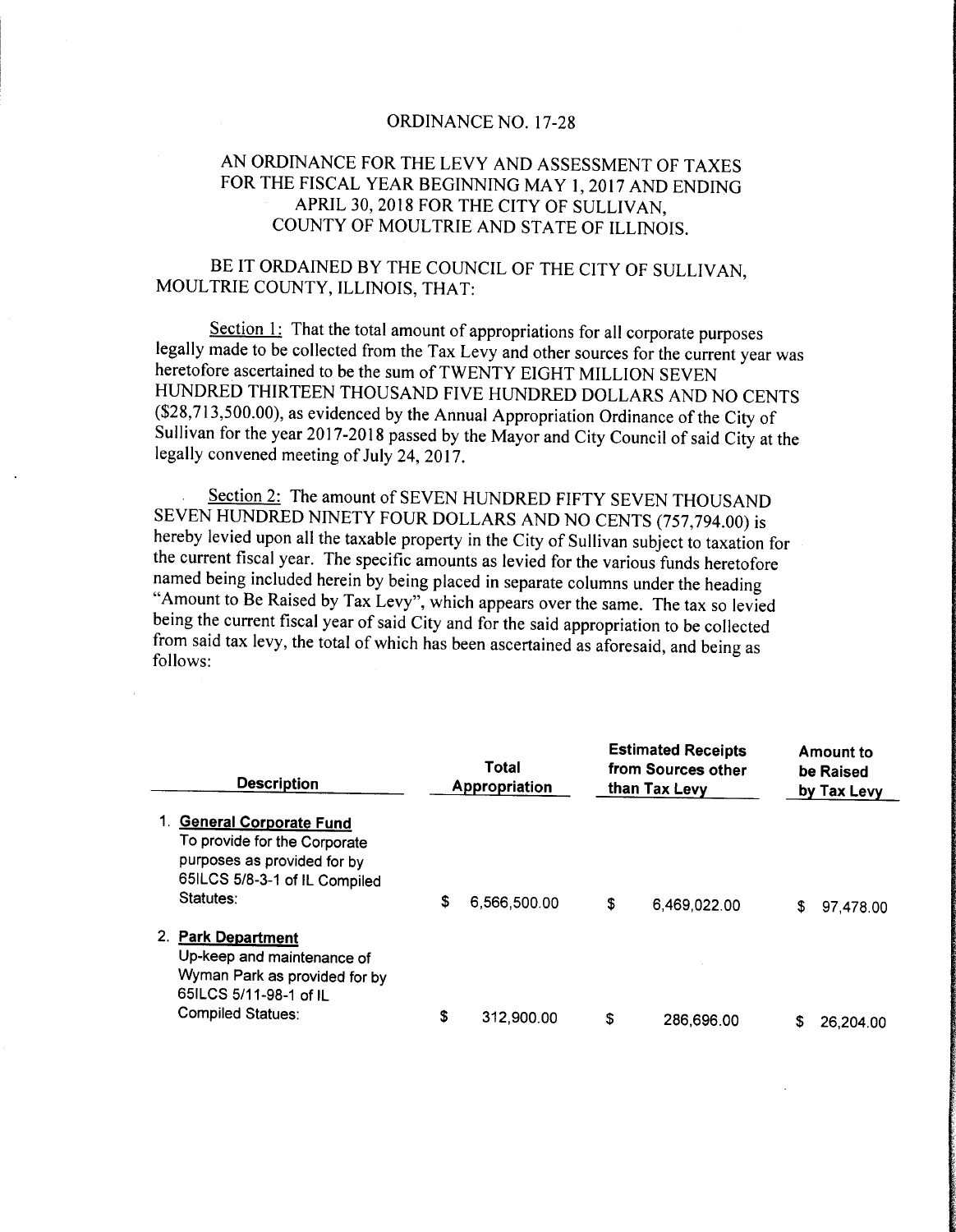|  |                                                                                                                                                                                        | <b>Description</b>                                                                                                                                                                                                          | <b>Total</b><br><b>Appropriation</b> |            | <b>Estimated Receipts</b><br>from Sources other<br>than Tax Levy |            | <b>Amount to</b><br>be Raised<br>by Tax Levy |              |
|--|----------------------------------------------------------------------------------------------------------------------------------------------------------------------------------------|-----------------------------------------------------------------------------------------------------------------------------------------------------------------------------------------------------------------------------|--------------------------------------|------------|------------------------------------------------------------------|------------|----------------------------------------------|--------------|
|  | 3. Recreation Department<br>For the maintenance of Play-<br>ground and Recreation System<br>as provided for by 65ILCS 5/11-<br>95-7 & 5/11-95-8 of the IL<br><b>Compiled Statutes:</b> | \$                                                                                                                                                                                                                          | 13,500.00                            | \$         | 3,500.00                                                         | \$         | 10,000.00                                    |              |
|  |                                                                                                                                                                                        | 4. Library Department<br>City Public Library Tax as<br>provided for by 75ILCS 5/3-1 &<br>5/3-4 of the IL Compiled<br>Statutes:                                                                                              | \$                                   | 266,100.00 | \$                                                               | 213,692.00 | S.                                           | 52,408.00    |
|  |                                                                                                                                                                                        | 5. Police Department<br><b>Police Protection Purposes</b><br>Tax as provided for by 65ILCA<br>5/11-1-3 of the IL Compiled<br>Statutes:                                                                                      | \$                                   | 613,900.00 | \$                                                               | 587,696.00 | S                                            | 26,204.00    |
|  |                                                                                                                                                                                        | 6. Audit Fund<br>Tax for expenses of audit and<br>investigation of public accounts<br>as provided for by 65ILCS 5/8-8<br>of the IL Compiled Statutes:                                                                       | \$                                   | 30,000.00  | \$                                                               | 2,000.00   | \$                                           | 28,000.00    |
|  |                                                                                                                                                                                        | 7. Unemployment Insurance<br><b>Compensation Fund</b><br>Tax of meeting the costs of<br>unemployment insurance as<br>provided for by 745ILCS 10/9-<br>107 of the IL Compiled Statutes:                                      | \$                                   | 18,000.00  | \$                                                               | 7,000.00   | \$                                           | 11,000.00    |
|  |                                                                                                                                                                                        | 8. Retirement Fund<br>To provide for the operation of<br>a Retirement Benefit Fund for<br>the benefit of certain employees,<br>and their beneficiaries as<br>provided for by 40ILCS 5/7-171<br>of the IL Compiled Statutes: | \$                                   | 380,000.00 | \$                                                               | 80,430.00  |                                              | \$180,000.00 |
|  |                                                                                                                                                                                        | 9. Social Security Fund<br>To meet the costs of participation<br>in the Federal Social Security<br>Insurance Program as provided<br>for by 745ILCS 10/9-107 of the                                                          |                                      |            |                                                                  |            |                                              |              |
|  |                                                                                                                                                                                        | IL Compiled Statutes:                                                                                                                                                                                                       | \$.                                  | 210,000.00 | \$                                                               | 40,000.00  |                                              | \$98,000.00  |

 $\label{eq:2.1} \frac{1}{\sqrt{2}}\int_{0}^{\infty}\frac{1}{\sqrt{2\pi}}\left(\frac{1}{\sqrt{2\pi}}\right)^{2}d\mu\int_{0}^{\infty}\frac{1}{\sqrt{2\pi}}\left(\frac{1}{\sqrt{2\pi}}\right)^{2}d\mu\int_{0}^{\infty}\frac{1}{\sqrt{2\pi}}\frac{1}{\sqrt{2\pi}}\frac{1}{\sqrt{2\pi}}\frac{1}{\sqrt{2\pi}}\frac{1}{\sqrt{2\pi}}\frac{1}{\sqrt{2\pi}}\frac{1}{\sqrt{2\pi}}\frac{1}{\sqrt{2\pi}}\frac{1}{\sqrt{$ 

 $\mathcal{L}^{\text{max}}_{\text{max}}$  and  $\mathcal{L}^{\text{max}}_{\text{max}}$ 

 $\mathcal{L}^{\text{max}}_{\text{max}}$  , where  $\mathcal{L}^{\text{max}}_{\text{max}}$ 

 $\label{eq:2} \frac{1}{\sqrt{2}}\sum_{i=1}^n\frac{1}{\sqrt{2}}\sum_{i=1}^n\frac{1}{\sqrt{2}}\sum_{i=1}^n\frac{1}{\sqrt{2}}\sum_{i=1}^n\frac{1}{\sqrt{2}}\sum_{i=1}^n\frac{1}{\sqrt{2}}\sum_{i=1}^n\frac{1}{\sqrt{2}}\sum_{i=1}^n\frac{1}{\sqrt{2}}\sum_{i=1}^n\frac{1}{\sqrt{2}}\sum_{i=1}^n\frac{1}{\sqrt{2}}\sum_{i=1}^n\frac{1}{\sqrt{2}}\sum_{i=1}^n\frac{1$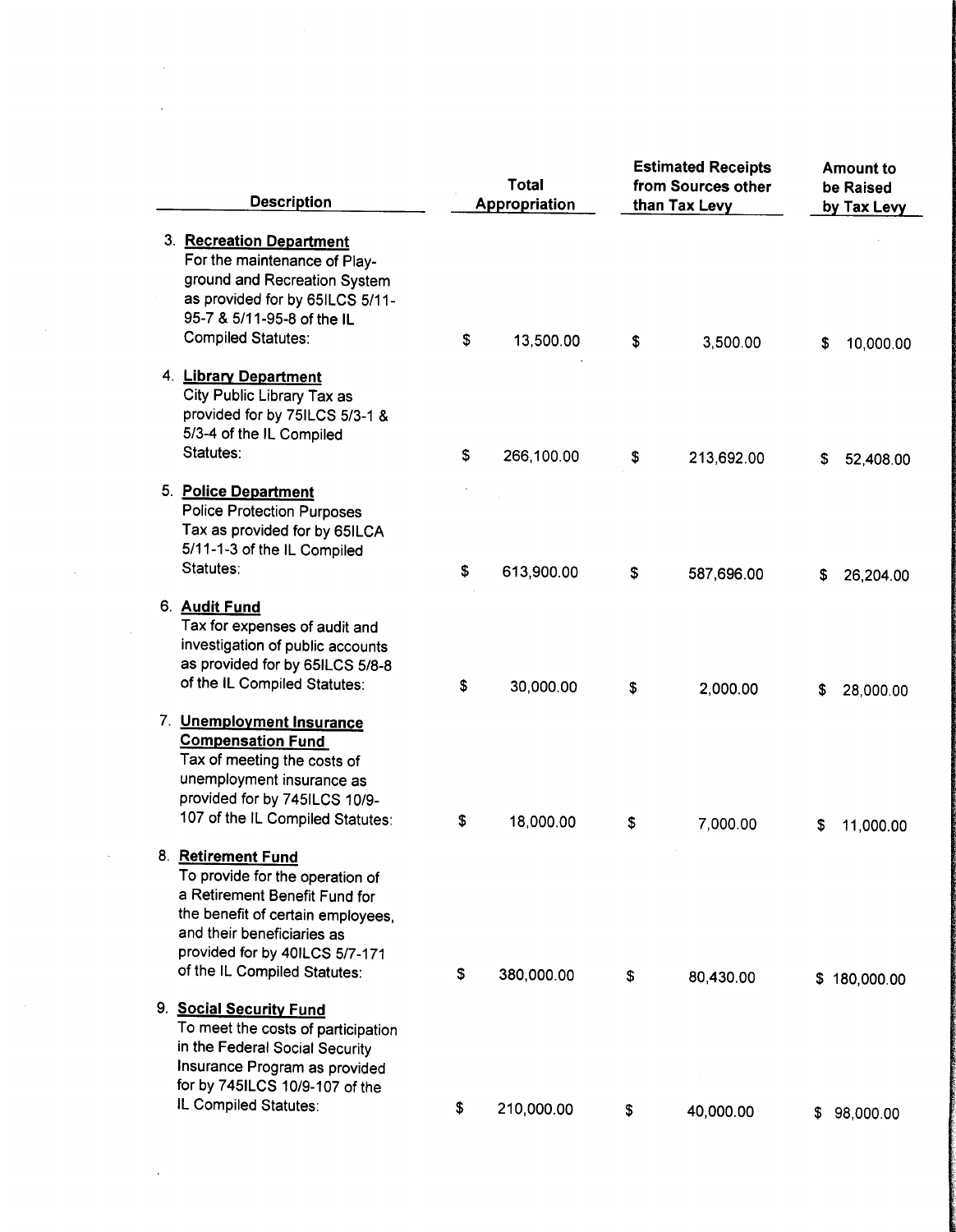| <b>Description</b>                                                                                                                                                                                    |    | Total<br><b>Appropriation</b> |    | <b>Estimated Receipts</b><br>from Sources other<br>than Tax Levy |    | <b>Amount to</b><br>be Raised<br>by Tax Levy |  |
|-------------------------------------------------------------------------------------------------------------------------------------------------------------------------------------------------------|----|-------------------------------|----|------------------------------------------------------------------|----|----------------------------------------------|--|
| 10. Workers Compensation &<br><b>Occupational Diseases Fund</b><br>Tax to meet the costs of<br>workers compensation insurance<br>as provided for by 745ILCS 10/9-<br>107 of the IL Compiled Statutes: | \$ | 72,000.00                     | S. | 4,500.00                                                         | \$ | 67,500.00                                    |  |
| 11. Insurance & Tort Judgments<br><u>Fund</u><br>Tax to meet the costs of<br>Liability Insurance as provided<br>for by 745ILCS 10/9-107 of<br>IL Compiled Statutes:                                   | \$ | 161,000.00                    | \$ | 115,000.00                                                       | \$ | 161,000.00                                   |  |
| 12. Electric Fund                                                                                                                                                                                     | \$ | 9,477,900.00                  | \$ | 9,477,900.00                                                     | \$ |                                              |  |
| 13. Gas Fund                                                                                                                                                                                          | \$ | 3,410,900.00                  | \$ | 3,410,900.00                                                     | \$ |                                              |  |
| 14. Water & Sewer Fund                                                                                                                                                                                | \$ | 3,354,800.00                  | \$ | 3,354,800.00                                                     | \$ |                                              |  |
| 15. Broadband                                                                                                                                                                                         | \$ | 144,000.00                    | \$ | 144,000.00                                                       | \$ |                                              |  |
| 16. Tax Increment Financing<br><b>Districts</b>                                                                                                                                                       | \$ | 3,682,000.00                  | \$ | 3,682,000.00                                                     | S  |                                              |  |
| <b>NET TOTAL</b>                                                                                                                                                                                      | \$ | 28,713,500.00                 | \$ | 27,879,136.00                                                    |    | \$757,794.00                                 |  |

Section 3: That the Clerk of said City of Sullivan, Illinois on the passage and approval of this Ordinance, shall file <sup>a</sup> certified copy thereof with the County Clerk of Moultrie County, Illinois, as required by the Statutes of the State of Illinois in such case made and provided.

Section 4: Warrants against and in anticipation of the taxes above levied for the payment of the ordinary and necessary expense of the City of Sullivan for the current fiscal year, are hereby authorized to be drawn by the Mayor, City Clerk and City Treasurer to the extent of seventy-five (75%) per cent of the total amount of any such tax levied herein, in accordance with the Statutes in such case made and provided and subject to the provisions thereof.

Section 5: All ordinances or parts of Ordinances in conflict herewith are hereby expressly repealed. This Ordinance is declared to be urgent and necessary for the immediate preservation of the public peace, health and safety, and shall be in force and effect immediately upon its passage and approval, as provided by law.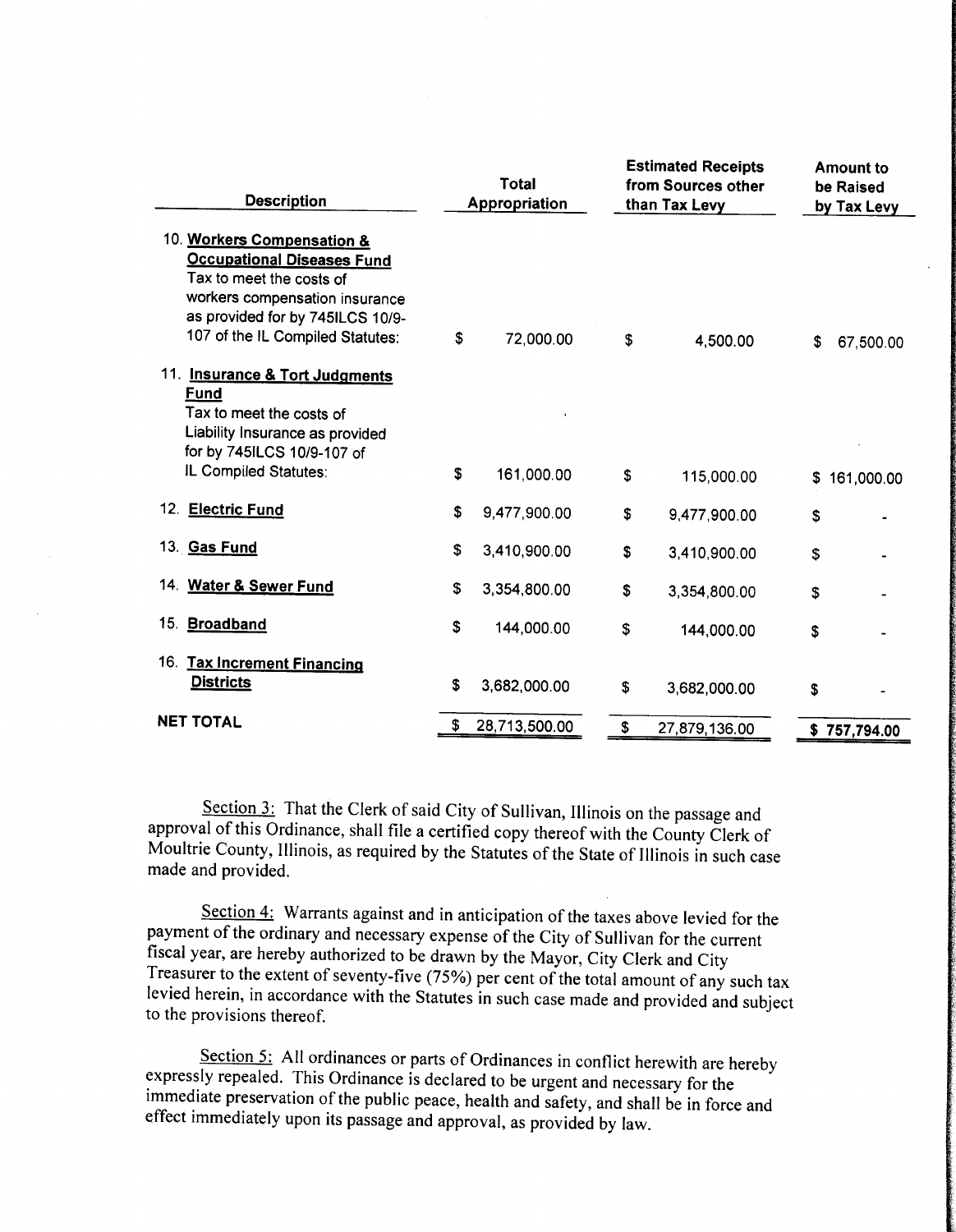Section 6: This Ordinance shall be known as Ordinance No. 17-28

and Start

Attest: Monte a. Johnson City Clerk

|         | <b>AYE</b> | <b>NAY</b> | <b>ABSTAIN</b> | ABSENT | <b>CONFLICT</b> |
|---------|------------|------------|----------------|--------|-----------------|
| Short   |            |            |                |        |                 |
| Mossman |            |            |                |        |                 |
| Kirk    |            |            |                |        |                 |
| Risley  |            |            |                |        |                 |
| Wade    |            |            |                |        |                 |

Signed by the Mayor of the City of Sullivan, Moultrie County, Illinois this 11th day of December, 2017.

Cang Start

MAYOR SULLIVAN, ILLINOIS

ATTEST: Monte a. Johns

MONTE A. JOHNSON CITY CLERK SULLIVAN, ILLINOIS